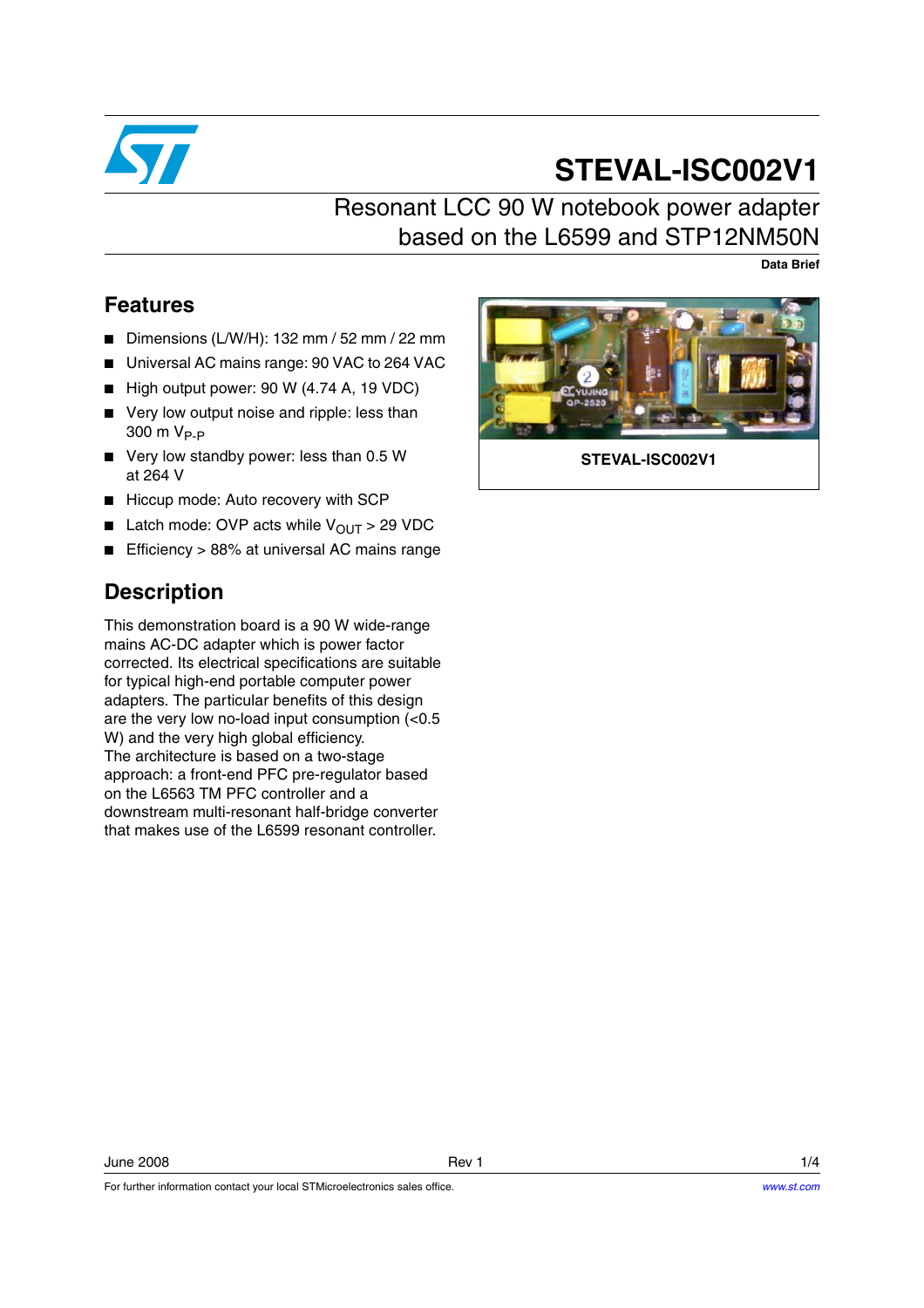## **1 Schematic diagram**



**Figure 1. Resonant LLC 90 W notebook power adapter schematic diagram**

 $\sqrt{2}$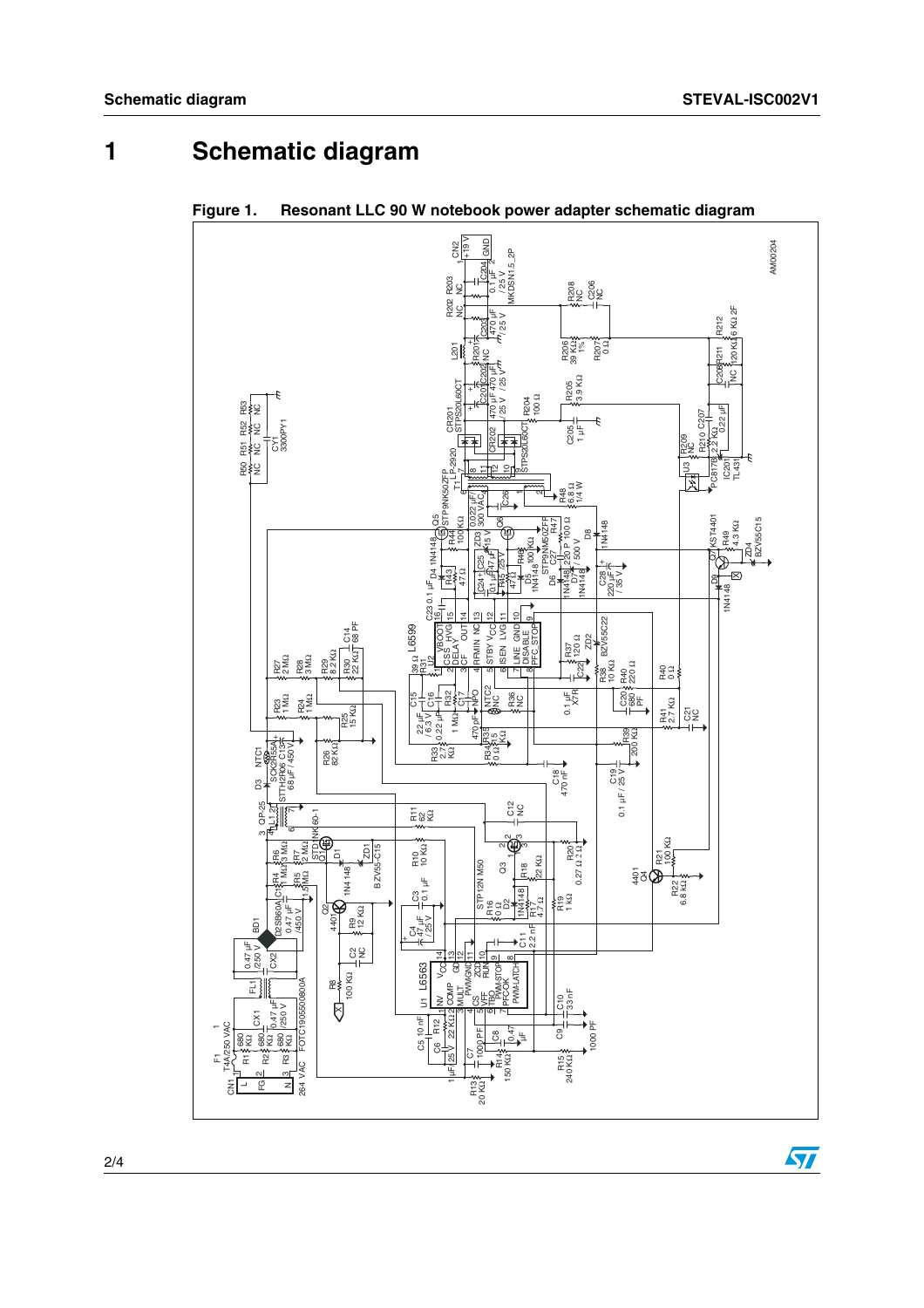# **2 Revision history**

#### Table 1. **Document revision history**

| Date         | <b>Revision</b> | <b>Changes</b>   |
|--------------|-----------------|------------------|
| 11-June-2008 |                 | Initial release. |